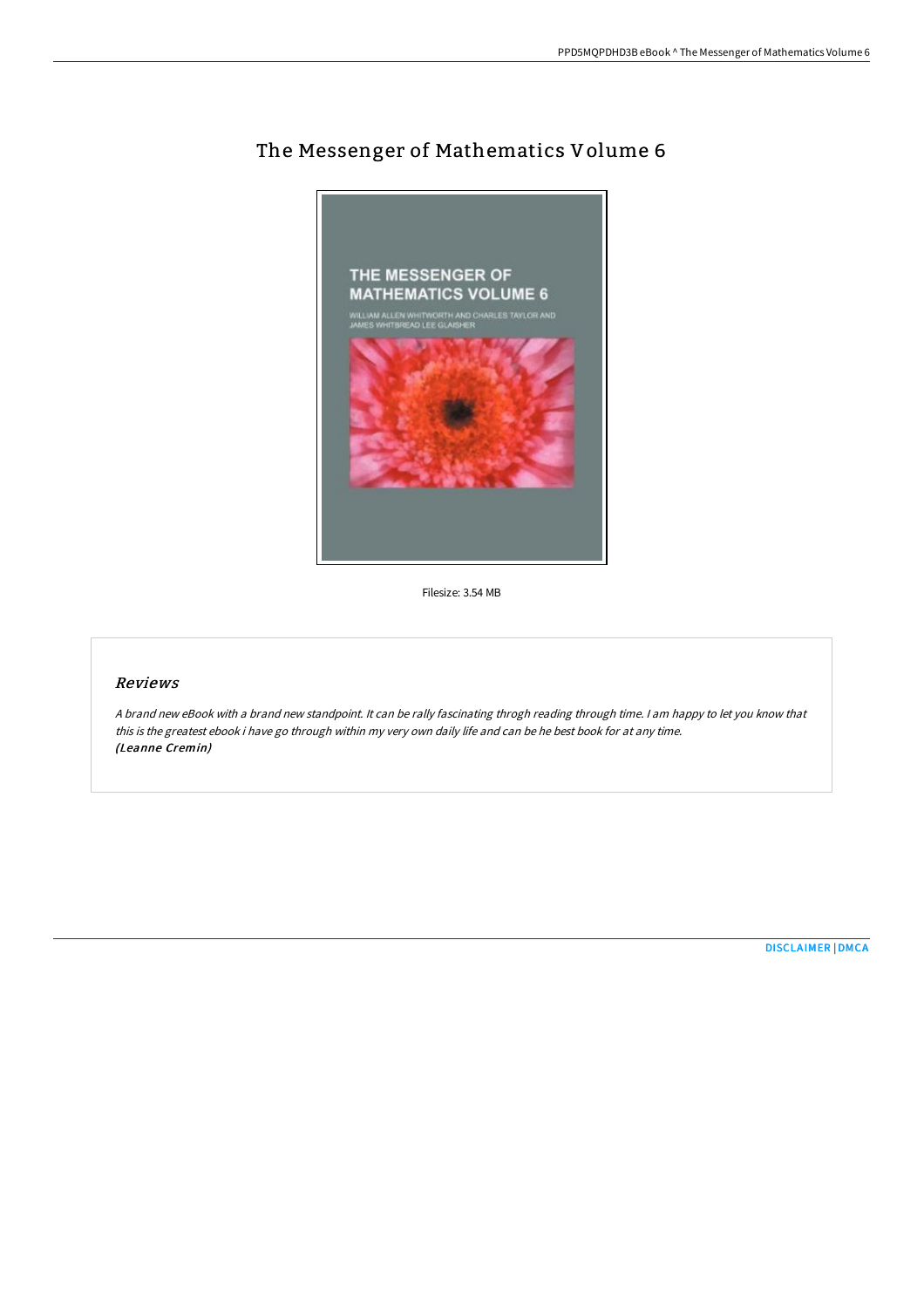# THE MESSENGER OF MATHEMATICS VOLUME 6



To save The Messenger of Mathematics Volume 6 PDF, make sure you access the button listed below and download the file or have accessibility to additional information that are in conjuction with THE MESSENGER OF MATHEMATICS VOLUME 6 ebook.

Rarebooksclub.com, United States, 2012. Paperback. Book Condition: New. 246 x 189 mm. Language: English . Brand New Book \*\*\*\*\* Print on Demand \*\*\*\*\*.This historic book may have numerous typos and missing text. Purchasers can download a free scanned copy of the original book (without typos) from the publisher. Not indexed. Not illustrated. 1877 Excerpt: .b+c+f, c+a+g, a+b+h respectively. We may imagine the quadrilateral ZOXY composed of the four rods ZO, OX, XY, YZ (lengths c, a, h, f as before) jointed together at the angles, and kept in equilibrium by forces S, B, P, Q acting along the diagonals OY(=b), ZX(=a) respectively. We have c, a, h, f given constants, and the relation f (a, b, c, /, g, h) = 0, which connects the six quantities is the relation between the two variables diagonals (, b; by what precedes, the differential relation fiff.dg + f b.db = 0 is equivalent to flBbdb-CAgdg--0. By virtual velocities we have as the condition of equilibrium jBdb + Gdg = 0; hence, eliminating db, dg we have B G CAg B a i CY Q1V-- - -- . 7 b g XYO.ZYO viz. the forces divided by the diagonals along which they act are proportional to the reciprocals of the products of the two pairs of triangles which stand on these diagonals respectively. The negative sign shows, what is obvious, that the forces must be, one of them a pull, the other a push. ON SOME ELLIPTIC FUNCTION IDENTITIES. By J. W. L. Glauher. 1. Lemma L If in the infinite product we replace q successively by g, q, g, q, c., and multiply all the result together, we obtain we replace q successively by q, q, q, gTM., and multiply all the results together, we obtain l g.l gM jM 24.,...

Read The Messenger of [Mathematics](http://bookera.tech/the-messenger-of-mathematics-volume-6-paperback.html) Volume 6 Online B Download PDF The Messenger of [Mathematics](http://bookera.tech/the-messenger-of-mathematics-volume-6-paperback.html) Volume 6